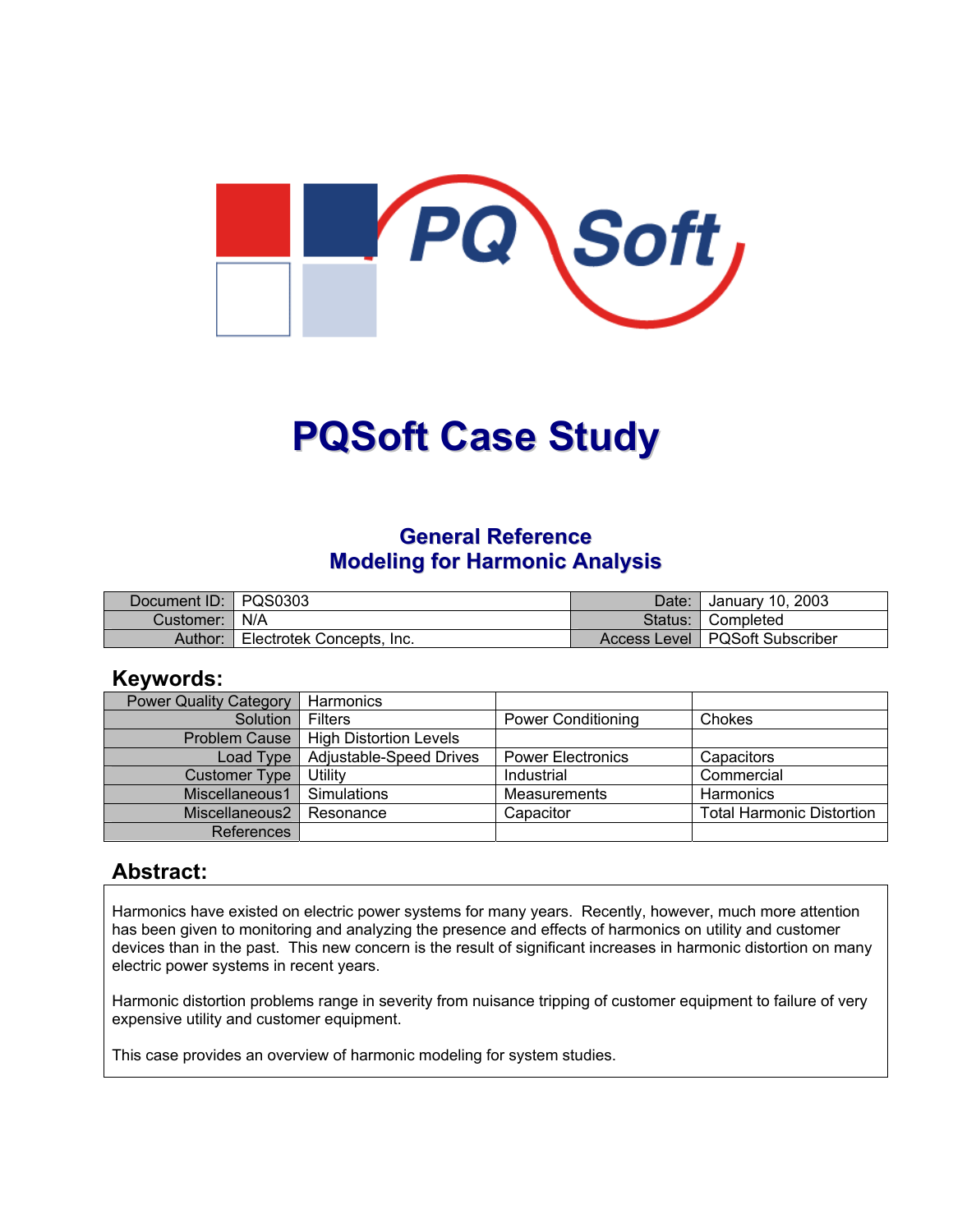# <span id="page-1-0"></span>**TABLE OF CONTENTS**

## **LIST OF FIGURES**

## **RELATED STANDARDS**

IEEE Standard 519-1992 IEEE Standard 1036-1992

## **GLOSSARY AND ACRONYMS**

| ASD.       | Adjustable-Speed Drive           |
|------------|----------------------------------|
| <b>PWM</b> | Pulse Width Modulation           |
| THD.       | <b>Total Harmonic Distortion</b> |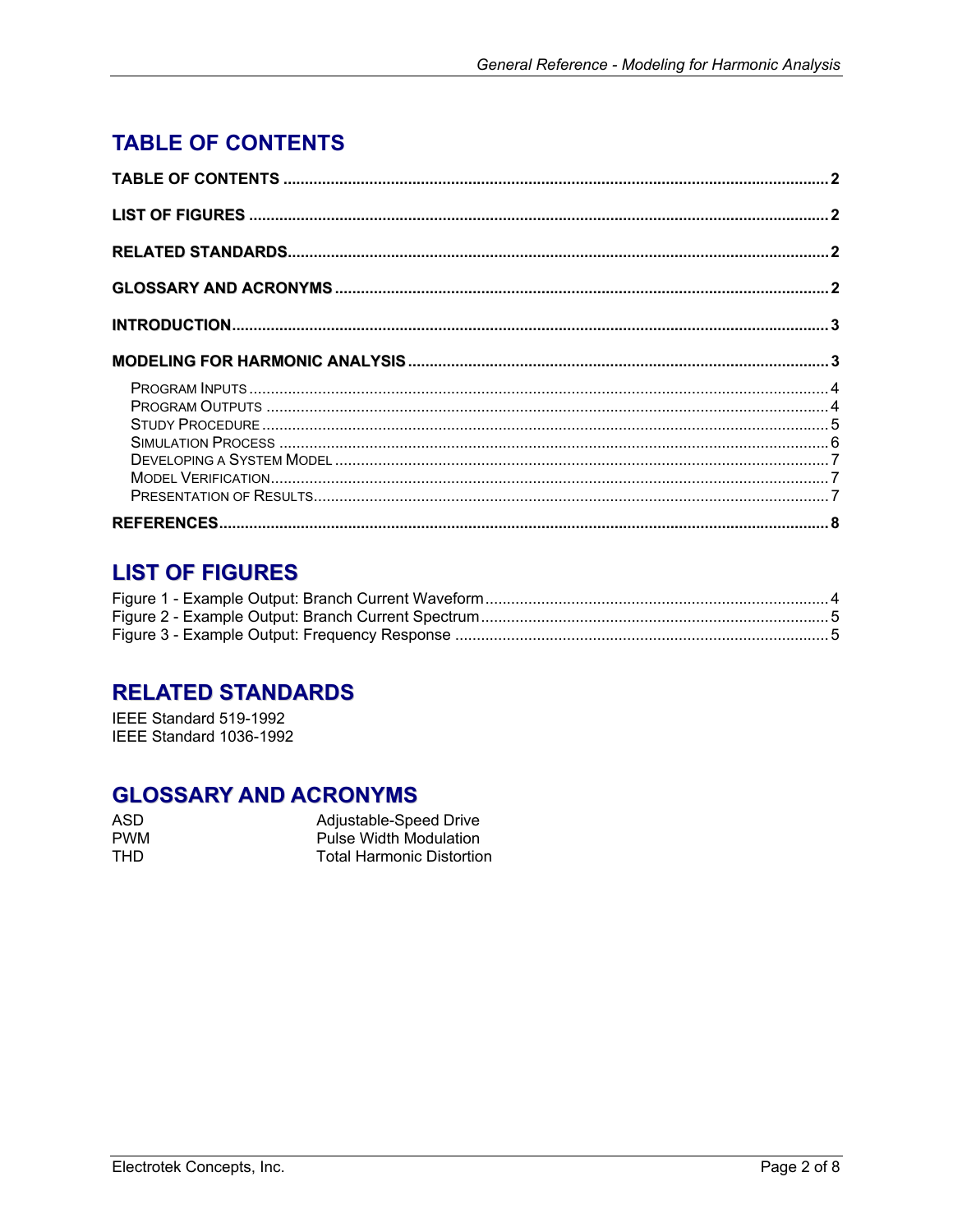## <span id="page-2-0"></span>**INTRODUCTION**

A fundamental objective of electric utility operations is to supply each electric customer with a constant sinusoidal voltage. The voltage signal at any point within the power system is ideally a constant sinusoidal signal that repeats at a rate of precisely 60 times per second, or 60 Hz. Although not perfect, the voltage signal produced by power system generators approximates a perfect sinusoid with a rather high degree of accuracy. Almost all load equipment connected to the electric power system has been designed to operate from a sinusoidal voltage source.

Some load equipment, however, does not draw a sinusoidal current from a perfectly sinusoidal voltage source. This equipment is said to be "nonlinear"; that is, the relationship between voltage and current at every instant of time is not constant. Because power systems are voltage-regulated, current drawn by any load does not affect neighboring devices since it is voltage, not current, that they share. Nonsinusoidal currents are generally not a problem for parallel connected loads. Present trends in the electric power industry have placed an increased emphasis on the impact of nonlinear equipment. These include:

- The increasing size and application of nonlinear equipment. The most important nonlinear equipment classification is power electronic equipment. The percentage of electric power that passes through power electronic equipment is increasing dramatically because of the increased energy efficiency and flexible control that power electronic devices provide.
- − Increased application of capacitors to maximize the utilization of existing power system equipment. Utilities encourage their customers to make better use of transformer capacity with power factor penalty clauses in rate structures; the utilities themselves may rely on capacitor application at both transmission and distribution levels to provide necessary voltage control as system load fluctuates over the course of a day or season.
- − Modern architectural/construction practices. The use of single-phase harmonic loads (lighting and office PC's) requires that reduced size neutral wiring no longer be employed. Unfortunately, under-floor wiring with daisy-chained neutrals makes modification to these circuits difficult.

## **MODELING FOR HARMONIC ANALYSIS**

Harmonic simulation programs are used for a wide variety of studies. Some of the most important applications include:

- − Application of capacitors / harmonic resonance
	- Utility transmission and distribution banks
	- − Industrial customer power factor correction
- − Impact of harmonics on equipment / derating
- − Design of harmonic filters
- − Analysis of equipment failure
- − Evaluation of harmonic standards (IEEE 519-1992 Compliance)

Harmonic studies have become an important part of power system analysis and design. They are used to determine distortion levels and identify dangerous resonance conditions. Such studies are important because of the amount of harmonic producing load is increasing significantly. As harmonics propagate throughout the system they increase losses and equipment loss-of-life. Equipment can be damaged by overcurrents or overvoltages resulting from resonance conditions. Additionally, harmonics can interfere with communication and control circuits. Studies involving harmonic analysis generally fall into two categories. One is design, such as the placement and sizing of capacitor banks and the specification of harmonic filters. The other is solving operating problems, such as equipment failure or misoperation.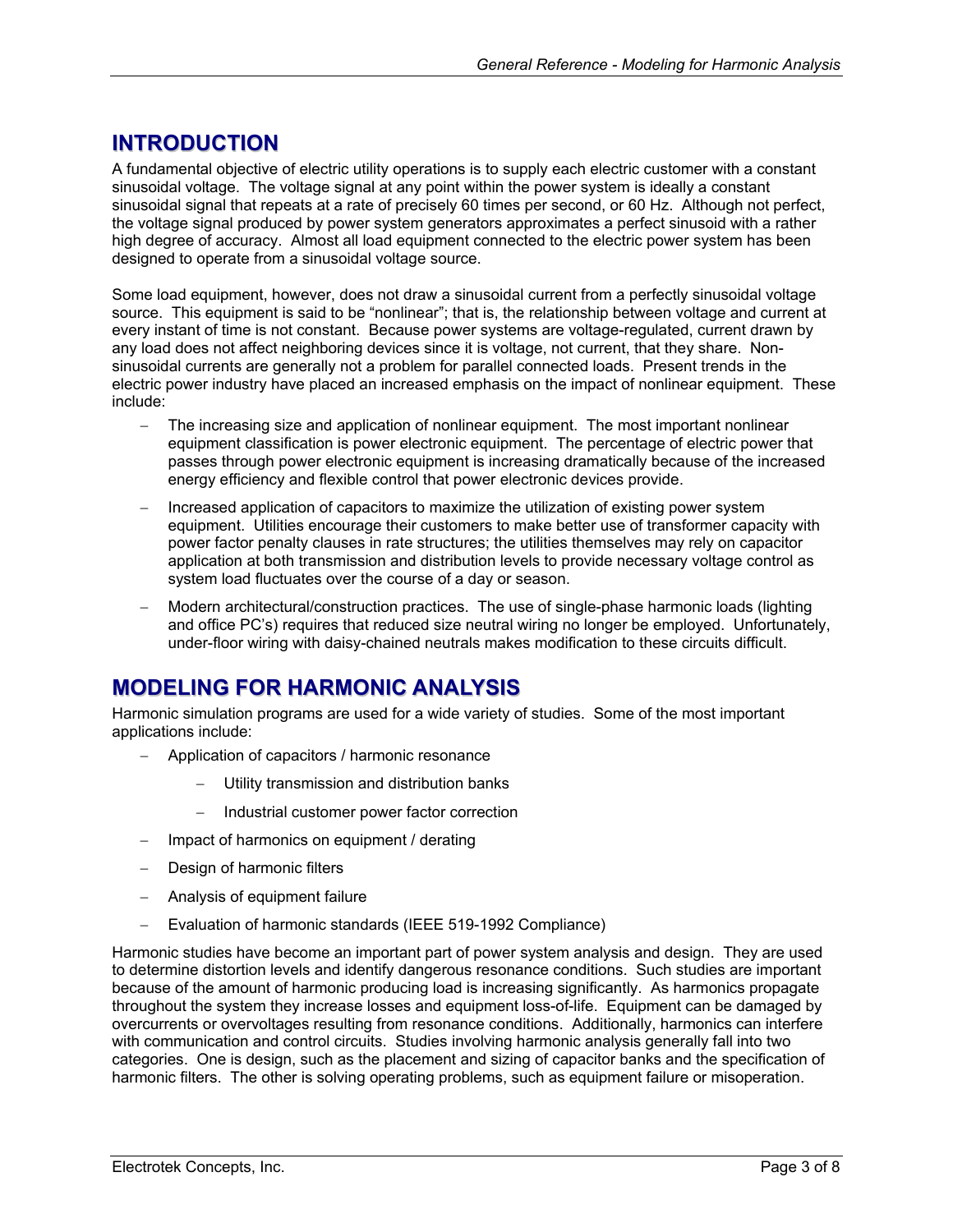#### <span id="page-3-0"></span>*Program Inputs*

Harmonic simulation programs require input data to describe the electrical network, nonlinear load characteristics, and the output requirements. The electrical network data is based on individual elements (lines, transformers, capacitors, etc.). Detailed descriptions of the data requirements for each element supported and the other data case requirements are provided in the software user's manual. The basic elements of a data case are listed below.

- Special request information (i.e. frequency scan simulation)
- Lumped branch data resistance, inductance, capacitance
- − Coupled R-L elements (represented by positive and zero sequence data)
- − Transmission lines and cables
- − Transformers (including exciting current)
- − Nonlinear load elements (harmonic current injection)
- Linear load elements
- Synchronous and induction machine models
- Desired outputs

#### *Program Outputs*

The main output of a harmonic simulation consists of the frequency domain information describing node voltages, differential voltages (node-node), and branch currents. The programs often perform a full steady state solution to develop initial operating conditions for the harmonic solution. The initial conditions used for nonlinear elements depend on the specific model involved. The output from the steady state solution is very useful for debugging the harmonic model. The various output quantities available include:

- − Steady-state phasor solution branch voltages and currents (illustrated in [Figure](#page-3-1) 1), bus voltages, power loss, and power flows.
- Spectral data voltage and current magnitudes and angles as a function of frequency (frequency scan option, illustrated in [Figure](#page-4-1) 2.
- Frequency scan the system impedance versus frequency at the selected bus of interested illustrated in [Figure 3.](#page-4-2)

<span id="page-3-1"></span>

**Figure 1 - Example Output: Branch Current Waveform**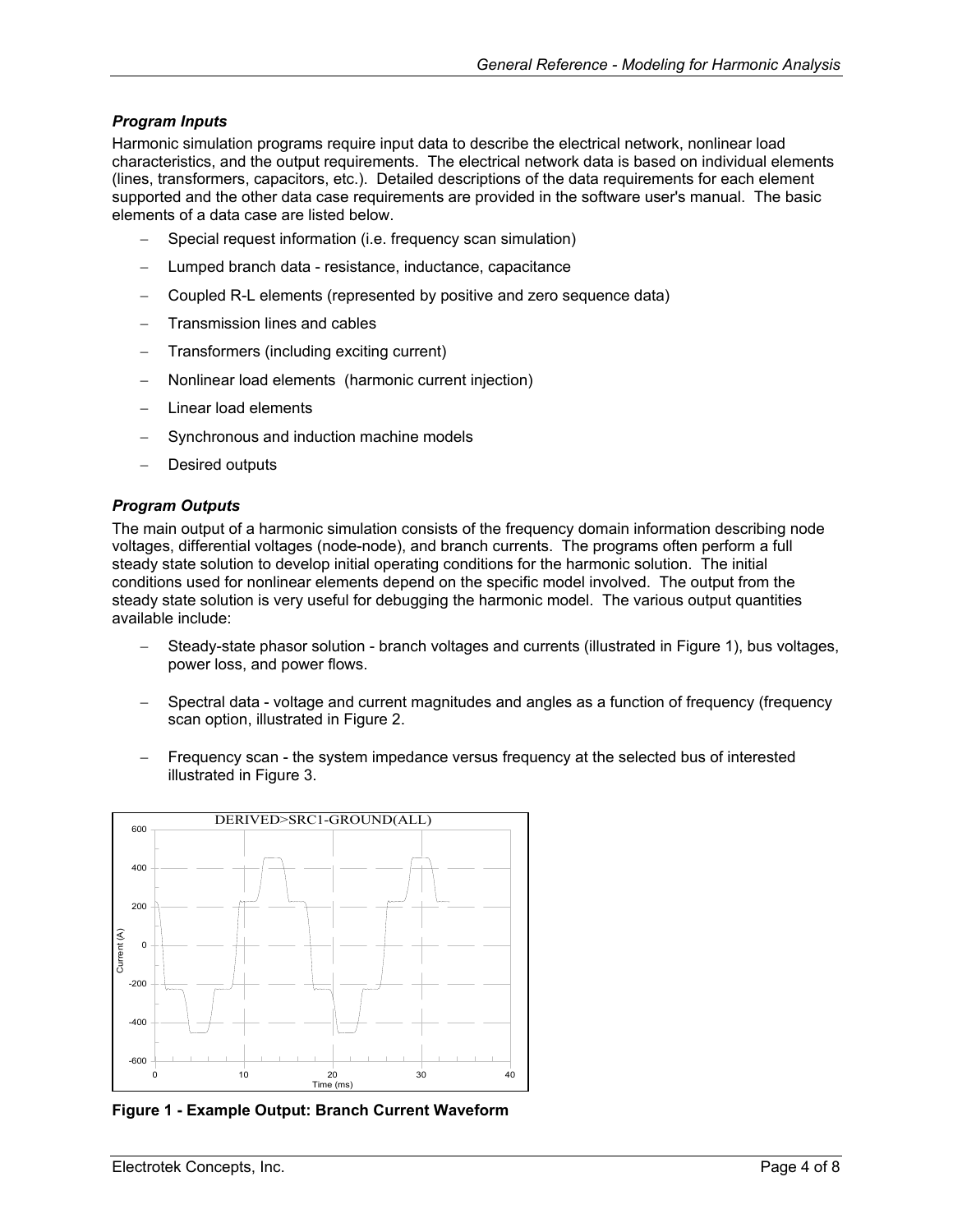<span id="page-4-1"></span><span id="page-4-0"></span>

**Figure 2 - Example Output: Branch Current Spectrum** 

<span id="page-4-2"></span>

**Figure 3 - Example Output: Frequency Response** 

#### *Study Procedure*

The following is a suggested procedure for using a harmonic simulation program to perform harmonic studies:

- Identify the study objectives. The objectives will dictate the frequency range of interest, the modeling requirements, the variables to be investigated, and the types of output that are needed from the simulation.
- Develop the system model. The extent of the system model depends on the capacitors and/or lines to be switched and the frequency range of interest. Obviously, it would be desirable if the model could include the entire system and you could just switch the device(s) of interest.
- Draw a connection diagram and assign bus names. The bus labels will be used in the harmonic data file for identification.
- − Develop component models. Each component model (transmission line, transformer, breaker, etc.) will depend on the frequency range of interest and the specific harmonic event being evaluated.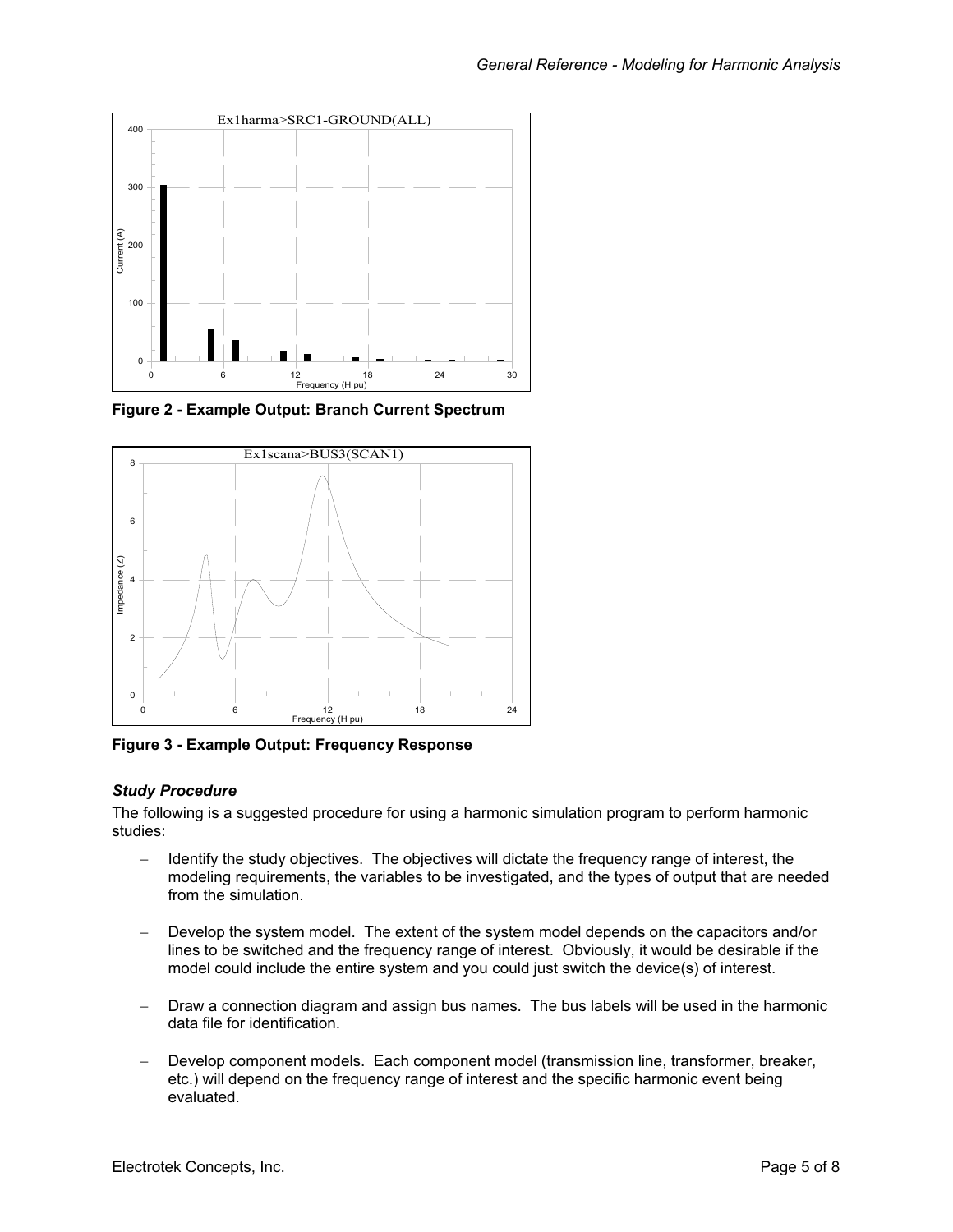- <span id="page-5-0"></span>− Run a steady-state solution case. This case will verify system connectivity and provides a sanity check on many of the system components. This is a very important step that must not be skipped, or gross errors could result.
- Estimate the expected results. This can be done from previous studies, from the literature, or from hand calculations. It is important to know what to expect from the simulation so that major problems can be identified quickly.
- − Use a sensitivity analysis for unknown or important quantities. Important variables from the simulation should be evaluated to determine their impact on results. These could include capacitor bank size, transformer size, line length, source strength, etc.
- − Develop solutions. Possible solutions (i.e. filters) are evaluated and design specifications are developed.

#### *Simulation Process*

The process for completing a harmonic simulation consists of first collecting and developing the necessary data to represent the circuit to be modeled. Often this system representation is completed by "describing" the interconnection and component values in a simple ASCII text file. For example, the following SuperHarm datafile excerpt represents a 1500kVA, three-phase step-down transformer.

```
// 
// Step down transformer #1 (@ service entrance) 
// 1500 kVA, 12.5kV / 480 Volt, (connection - delta / wye-ground) 
1/ Z = 6% @ 1.5 MVA, X/R = 10
1/ Ie = 1% @ 100% V
// 
TRANSFORMER NAME = STEP1 H = DELTA X = WYE MVA = 1.50 %IMAG = 1.0 KV.H = 12.5 KV.X = 0.480 
  H.A = PCC A H.B = PCC B H.C = PCC CX.A = 480\overline{1}A X.B = 480\overline{1}B X.C = 480\overline{1}C X.N = GROUNDMVAB.HX = 1.5 R.HX = 0.6 RX.HX = 6.0
```
After the data file has been created, it is submitted to the harmonic solution engine (solver). The solver reads the data file, line-by-line, and reports any significant errors. Satisfied that the case will solve, the solver generates a matrix representation of the interconnected system.

In general, there are two types of harmonic simulations:

- Frequency Scans: The frequency scan is the simplest and most commonly used technique for harmonic analysis. A scan calculates the frequency response characteristic at a particular bus or node. Usually, this is accomplished by injecting one amp into the bus over a range of frequencies and then observing the resultant voltage. The resultant voltage is directly related to the system impedance in ohms. Frequency scan analysis is the best method for identifying resonance conditions. It has also been used a great deal in filter design.
- − Distortion Simulations: Harmonic distortion simulations use harmonic source characteristics of nonlinear loads to determine current and voltage distortion levels at various points in the system. Harmonic source characteristics (current source) are obtained from field measurements, other simulation programs (Electromagnetic Transients Program - EMTP), or a library of typical waveforms. Distortion simulations are useful for evaluating component duty and determining harmonic limit compliance (i.e. IEEE 519-1992).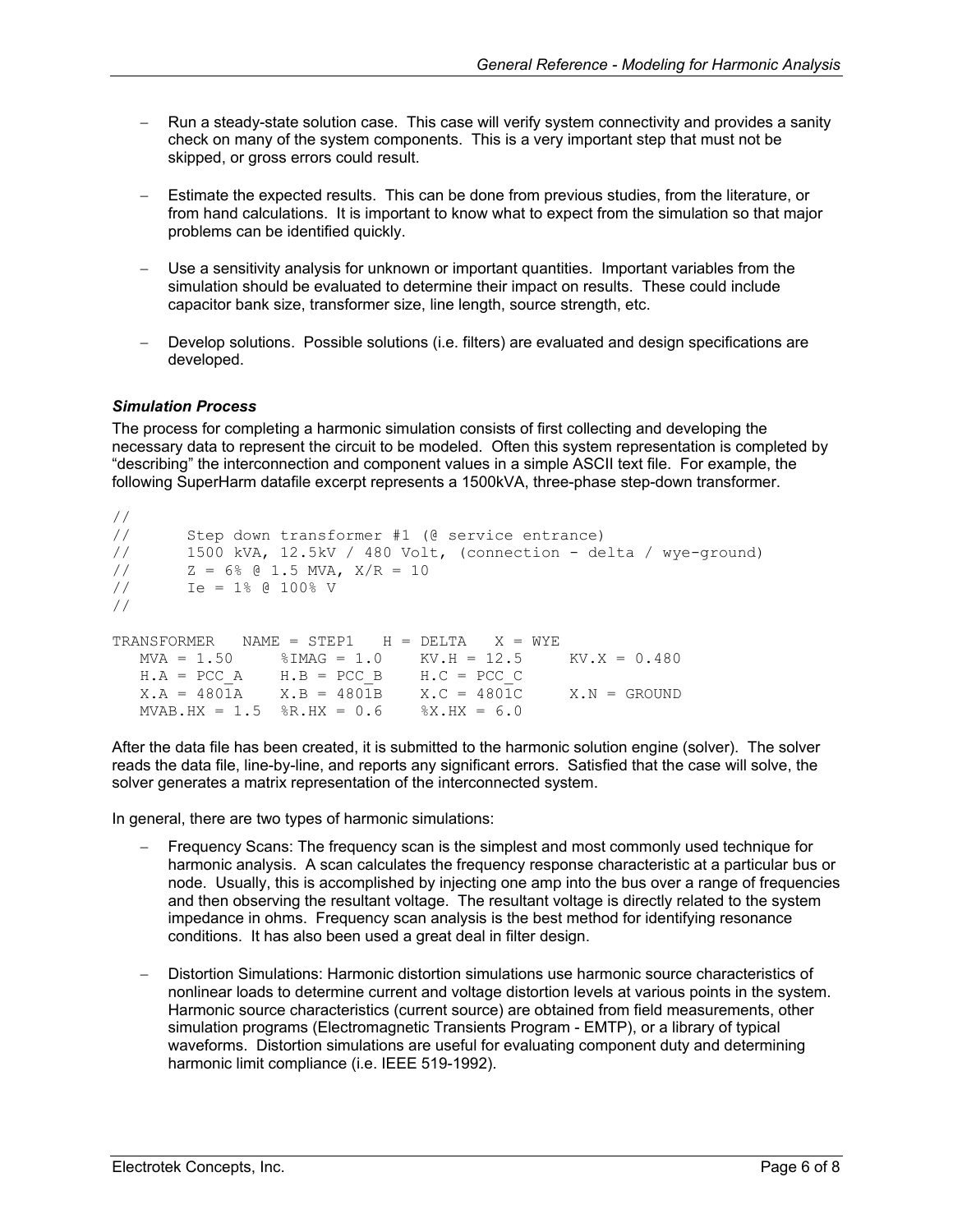#### <span id="page-6-0"></span>*Developing a System Model*

One of the most important problems associated with developing a system model is "How much of the system do I need to model?" Unfortunately, there are no hard-and-fast rules to guide a user; it is often more of a feel that is developed over time. A good starting point for harmonic studies is to model one or two buses back from the bus of interest (connection of nonlinear load). However, even this simple guideline fails from time-to-time. Perhaps the best method for determining the appropriate system model is to start with a small simple circuit that accurately represents the phenomena, and then add more of the system details to determine their impact on the solution result.

In addition to the need to accurately select the appropriate portion of the system to model, the user must determine if a single-phase model will correctly represent the system and phenomena of concern. Many harmonic studies are completed using a single-phase (positive sequence) representation.

However, there are several cases when the user must extend the model to a full three-phase representation.

- − Single-phase of unbalanced harmonic sources the imbalance can only be represented with a three-phase model.
- − Harmonic current cancellation when there are multiple harmonic current sources, a certain amount of cancellation will occur. Determining the level of cancellation requires modeling the current sources with both magnitude and phase angle information, and modeling the system using a three-phase representation.
- − Single-phase capacitor banks balanced positive sequence models are not sufficient when there are single-phase capacitor banks on the system.
- − Telephone interference the influence of residual harmonic current is the critical factor, therefore, the system and harmonic source imbalance must be fully modeled in order to accurately determine the residual currents.
- − Triplen harmonic voltage sources a three-phase model is required to accurately represent the high zero sequence impedance.

Fortunately, most harmonic analysis programs provide the capability to easily extend the model to a full three-phase representation. Therefore, developing a three-phase model would seem to provide the highest level of flexibility.

#### *Model Verification*

The single most important tool that the user has for verifying the simulation results is a basic knowledge of power system harmonics. Field test results, technical papers, basic textbooks, and more experienced engineers can all help. Learning by doing can be very frustrating and applying the simulation results can be risky, when the user does not feel comfortable with the results of the study.

When verifying the results of a harmonic case, the user should always check the input parameter interpretation and network connectivity. The steady-state solution should be checked to verify known quantities, such as bus voltage, branch currents, etc.

#### *Presentation of Results*

Upon completion of the harmonic simulation case, an evaluation of the accuracy of the results is required. As previously mentioned, it is desirable that the user have a basic understanding of the phenomena of interest. In essence, the user should know what the result should be (or at least have a good idea of what the waveform should look like) before completing the case. In reality, however, this is not always the case, so it becomes even more important that the user have confidence in the accuracy of the data file.